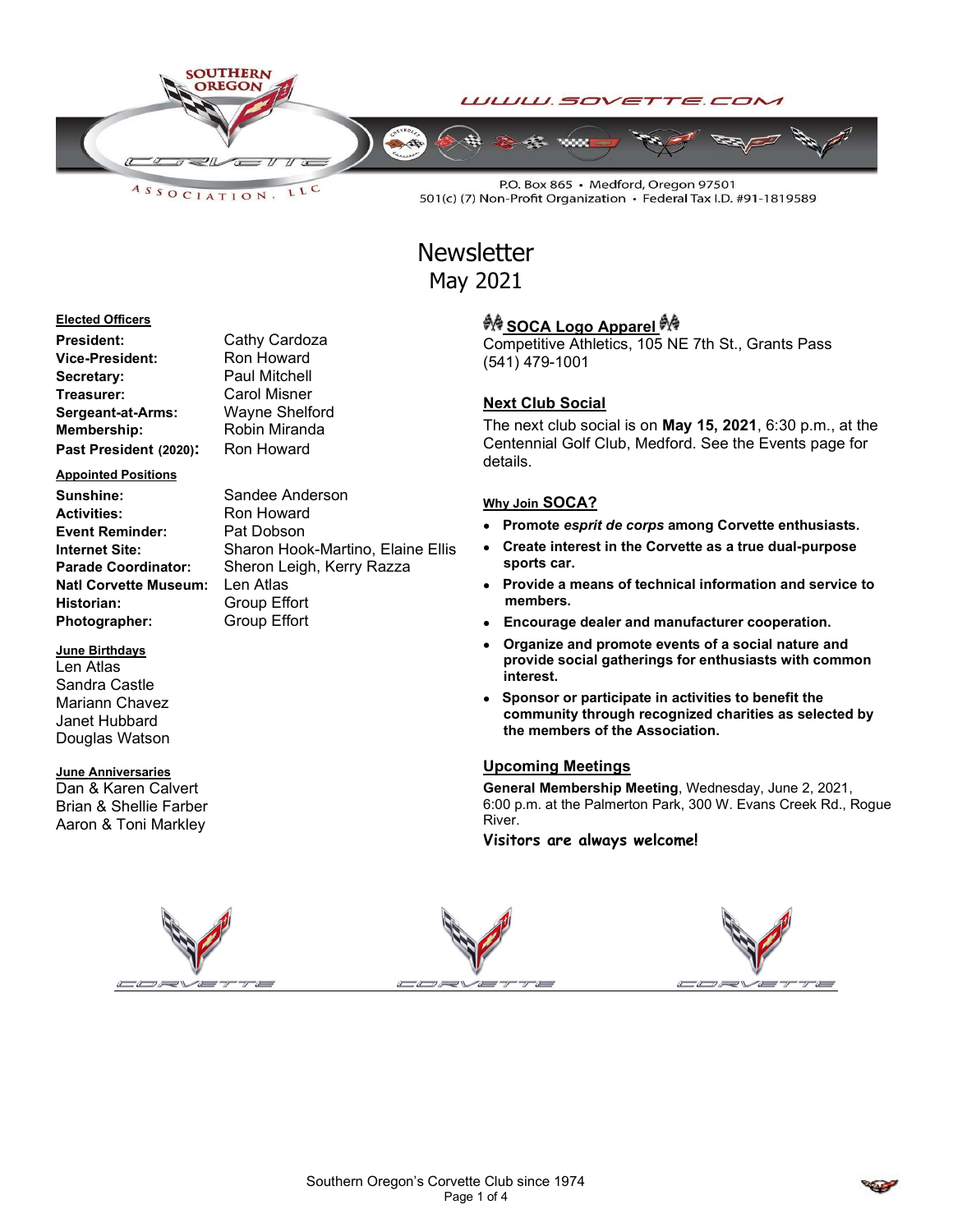|                                                                                                                                  | SOUTHERN<br>UWW.SOVET                                                                                                                                                                                                                                                                 |  |
|----------------------------------------------------------------------------------------------------------------------------------|---------------------------------------------------------------------------------------------------------------------------------------------------------------------------------------------------------------------------------------------------------------------------------------|--|
| P.O. Box 865 · Medford, Oregon 97501<br>ASSOCIATION.<br>LLC<br>501(c) (7) Non-Profit Organization • Federal Tax I.D. #91-1819589 |                                                                                                                                                                                                                                                                                       |  |
| 2021 Southern Oregon Corvette Association (SOCA) Events                                                                          |                                                                                                                                                                                                                                                                                       |  |
| Club meeting (Wed.)                                                                                                              | <u>Sep</u><br><u>Oct</u><br>$\frac{\text{Aug}}{4}$<br><u>Nov</u><br>$\frac{\text{Jun}}{2}$                                                                                                                                                                                            |  |
| (All dates below are Saturdays, except as noted.<br>The dates shown are tentative and dates shown as ** are TBA.)                |                                                                                                                                                                                                                                                                                       |  |
| <b>MAY</b><br>Social<br><b>Drive</b>                                                                                             | 15 - Centennial Golf Course, 1900 N. Phoenix Rd., Medford, at 6:30 p.m.<br>22 - To Crescent City, CA, lunch at the Chart Room.                                                                                                                                                        |  |
| <b>JUNE</b>                                                                                                                      |                                                                                                                                                                                                                                                                                       |  |
| Car Show<br>Car Show<br>Social<br>Parade                                                                                         | 5 – 541 Outlaws car show, all cars (Grants Pass), \$10 per car to enter.<br>12 - Merlin Baptist car show.<br>19 - Wildlife Images Father's Day event (Grants Pass), Saturday evening, 4:00 to 9:00 p.m.<br>26 - Rooster Crow Parade                                                   |  |
| <b>JULY</b>                                                                                                                      |                                                                                                                                                                                                                                                                                       |  |
| Parade<br>Show & Shine<br>Social<br>Car show                                                                                     | 4 – Eagle Point Parade<br>10 - Timberland Corvette Club's 40th annual Graffiti Weekend, Roseburg<br>17 - Medford, location and time TBA.<br>23-23 - "Fabulous 50s" (Grants Pass, formerly "Back to the 50s").                                                                         |  |
| <b>AUGUST</b>                                                                                                                    |                                                                                                                                                                                                                                                                                       |  |
| Meet<br>Social                                                                                                                   | 15 - Friendship meet at Lost Creek Lake.<br>21 - Grants Pass, location and time TBA.                                                                                                                                                                                                  |  |
| <b>SEPTEMBER</b><br>Sigel Show & Shine<br><u>i</u> our<br>Show & Shine<br>Social                                                 | 4 - SOCA Jim Sigel Show & Shine, Grants Pass<br>9 - "Marathon Coach Oregon" luxury RV manufacturing factory tour, Colburg, Oregon (Thursday)<br>10-11 - "Corvettes on the Columbia" show & shine and event, Tri-Cities, Washington (Fri.-Sat.)<br>18 - Medford, location and time TBA |  |
| <b>OCTOBER</b>                                                                                                                   |                                                                                                                                                                                                                                                                                       |  |
| Social                                                                                                                           | 16 - Grants Pass, location and time TBA                                                                                                                                                                                                                                               |  |
| <b>NOVEMBER</b><br>Social                                                                                                        | (Daylight Savings Time ends November 7)<br>20 - Medford, location and time TBA                                                                                                                                                                                                        |  |
| Thanksgiving                                                                                                                     | 25 - Thanksgiving holiday (Thursday)                                                                                                                                                                                                                                                  |  |
| <b>DECEMBER</b><br>Parade<br>Social                                                                                              | 4 - Grants Pass Christmas Parade<br>** - Christmas Party                                                                                                                                                                                                                              |  |

For additional events, information, and links ... see the SOCA website "Events Page:" https://www.sovette.com/events

 $\overline{\phantom{a}}$ 

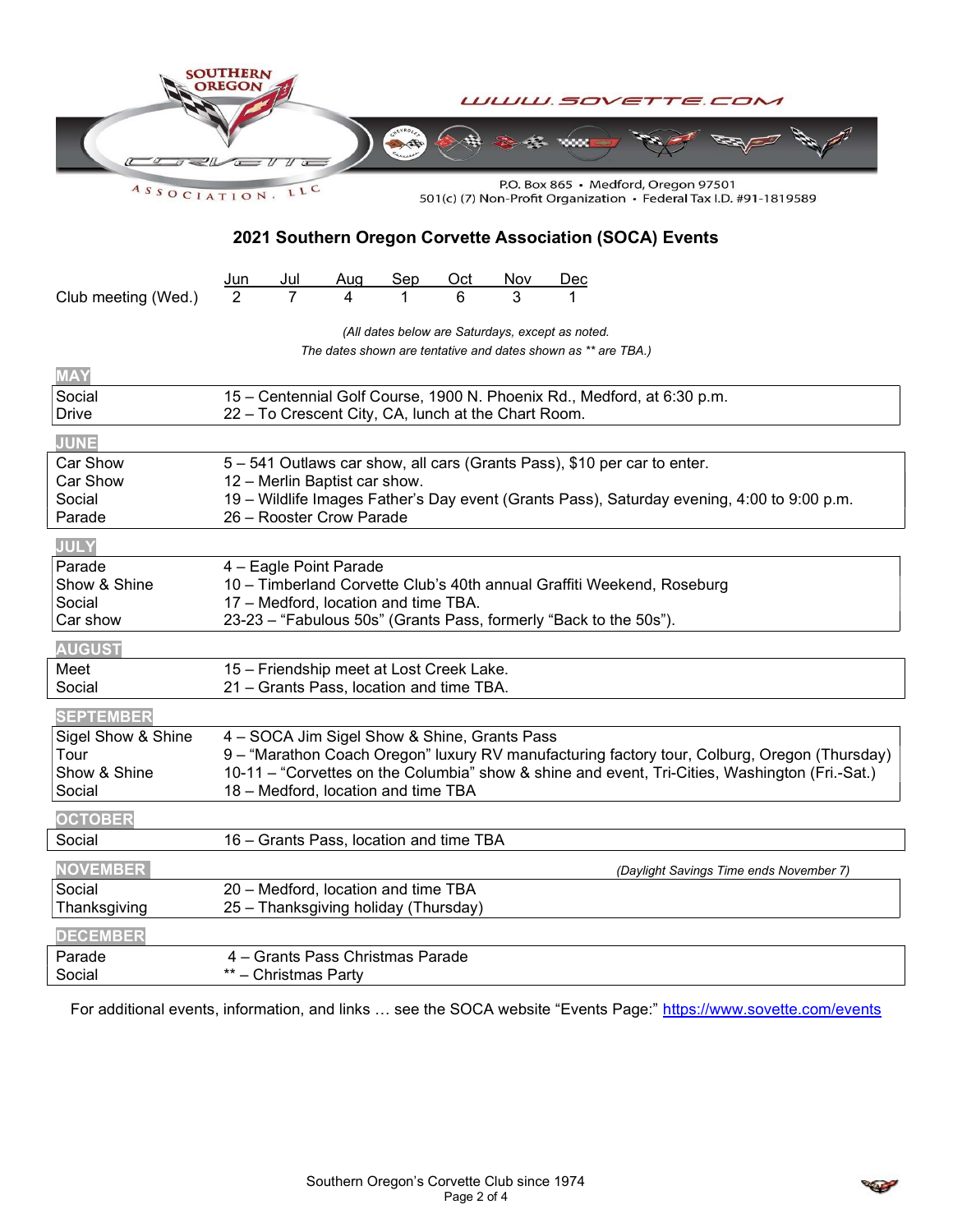# Techin & Toolin

The Cruise Leader: (The leader of the cruise)

- 1. Maps out the cruise including points of interest, rest stops and eating places. If the cruise is overnight, the leader may book the overnight accommodations.
- 2. Reviews the itinerary at club meetings and conducts a drivers' meeting before departure.
- 3. Provides an itinerary, a map of the route and/or driving directions and a list of cruise members and their cell phone numbers and specifies the radio frequency.
- 4. Determines who the cruise "Tail Gunner" (follow car) will be before departure.
- 5. Leads the cruise. The Cruise Leader will be the lead car in the caravan and ensures that all cars stay together during the trip.
- 6. Will adjust his speed according to various conditions throughout the cruise, e.g., congestion or construction, traffic lights, weather, etc. The Leader should never drag-race out of a parking lot or a traffic light leaving others behind. If the caravan is separated, the Leader should allow all cars to catch up before returning to cruising speed. The Leader may use cruise control, if equipped, to maintain a steady speed and help reduce "rubber banding" (the line of cars stretches out and squeezes back together).
- 7. Will be patient and flexible. Not everything goes as planned, so be prepared for changes.
- 8. Communicates and acknowledges regularly with cruise members via 2-way radio or cell phone.

The Cruise Members: (The participants of the caravan)

- 1. Will make sure that his/her car has a FULL gas tank, tire pressure and condition checked and ready to go.
- 2. Will be at the departure location and ready to go before the set departure time. This is the time the caravan is leaving the departure location – not the staging time. Please be at the departure point about 30 minutes (staging time) before the departure time for the drivers' briefing,
- 3. Listen carefully to the Leader's briefing before departure. This is a review of the trip and to inform you of any changes, last minute details, etc. Please do not have side conversations when instructions are being given, so everyone can hear.
- 4. Follow the Cruise Leader and do not pass the lead car.
- 5. Drive at an appropriate speed and keep a safe distance behind the car in front of you and also keep an eye on the car(s) behind you. When passing a "big rig" truck, go well past the truck's "safety braking zone" before changing lanes to move in front of the truck.
- 6. Stay together as much as possible. At traffic lights the leading cars should move out quickly enough for the most cars to get through the traffic lights. Do not proceed if the lights are about to change to red. Stop, do not race through the lights. If you are stopped at a light, contact the Leader. The Leader will take appropriate action so all cars can regroup with the caravan.
- 7. Do not purposely slow down and speed up ("rubber banding") so you can drive faster. This is not considerate of the people behind you and increases the possibility of losing members of the cruise. This also allows outside cars to "join" the caravan.
- 8. Communicate with the Leader and other cruise members when needed. Such as: if you need a rest stop; if the caravan loses members; if you are stopped at a traffic light; if you need to relay another member's message; etc. This keeps the Leader informed of the current condition of the caravan.
- 9. If a caravan car is having mechanical, medical or other problems, it should signal by flashing headlights and communicating the problem via radio or cell phone. If necessary, the car having trouble should pull over at a safe location. The Tail Gunner will stop to assist and inform the Leader.